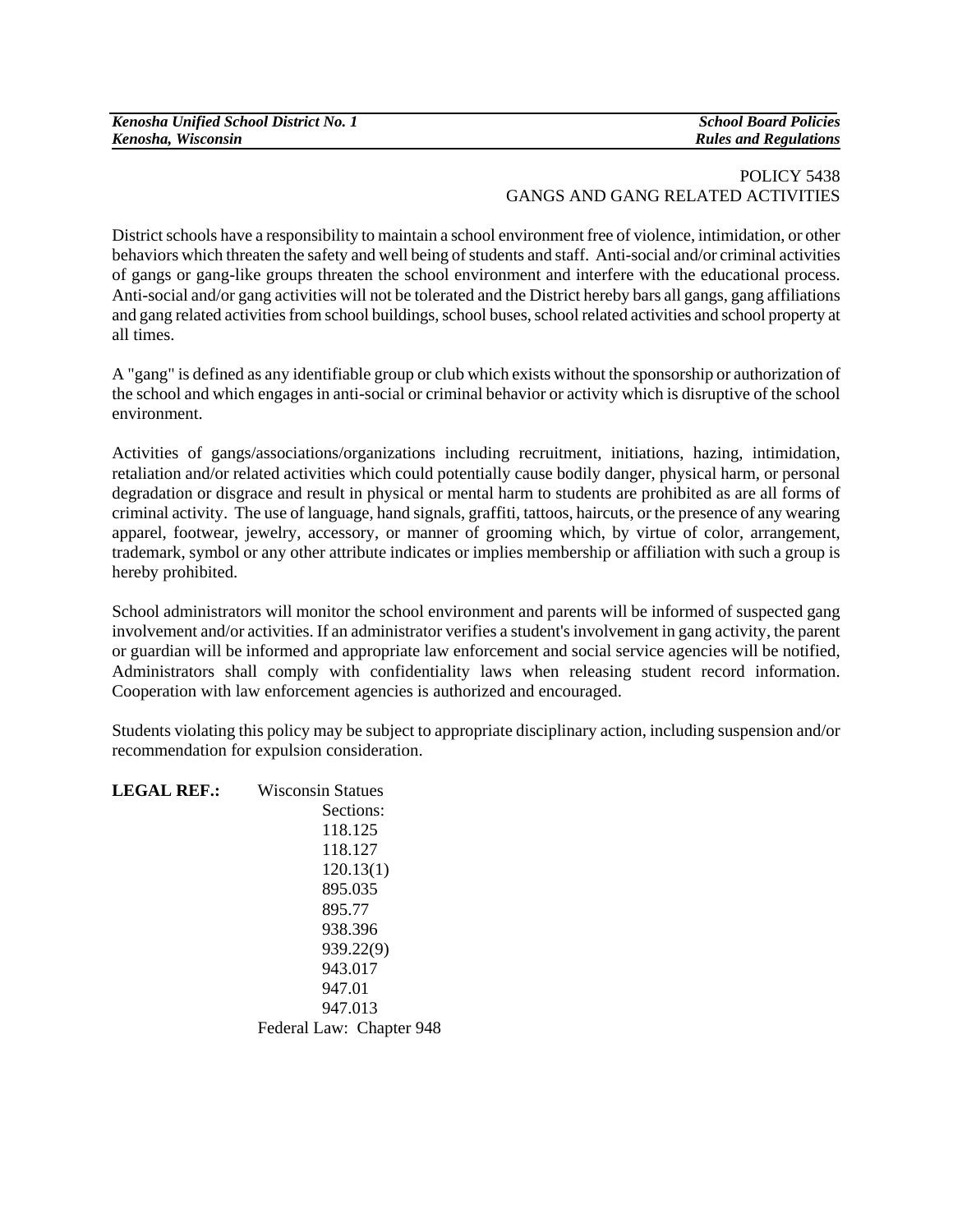## POLICY 5438 GANGS AND GANG RELATED ACTIVITIES Page 2

| <b>CROSS REF.:</b> | 5411 | Harassment/Hate |
|--------------------|------|-----------------|
|--------------------|------|-----------------|

- 5431 Student Dress
- 5434 Student Alcohol and Other Drug Abuse
- 5435 Beepers and Electronic Communication Devices
- 5436 Weapons on School Premises
- 5437 Threats and/or Assaults by Students
- 5439 Care of School/Personal Property
- 5430 Student Conduct and Discipline
- 5473 Student Suspension
- 5474 Student Expulsion
- 5475 Discipline of Students with Exceptional Educational Needs
- **APPROVED:** November 11, 1994
- **REVISED:** September 9, 1997